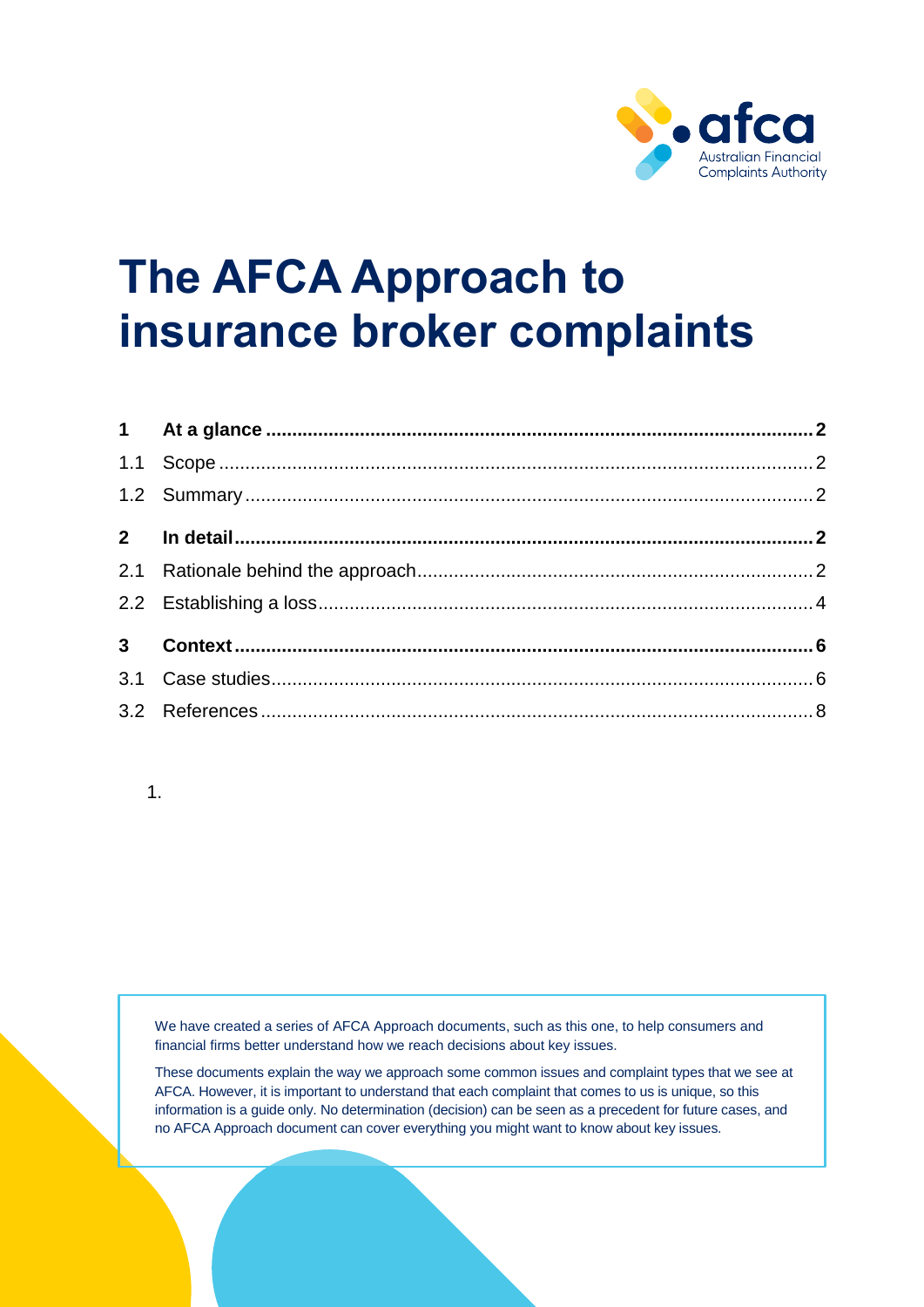# <span id="page-1-0"></span>1 At a glance

# <span id="page-1-1"></span>**1.1 Scope**

Complaints are often lodged with AFCA where a consumer alleges that the general insurance broker (financial firm) failed to arrange adequate insurance or fully informed them of the terms of cover.

This paper will explain how AFCA approaches such complaints and will be useful for:

- financial firms who provide general insuring brokering services
- consumers and consumer representatives who have a complaint involving a general insurance broker
- anyone else who wants to understand how AFCA approaches this issue.

The approach has been adopted from AFCA's predecessor scheme, the Financial Ombudsman Service.

# <span id="page-1-2"></span>**1.2 Summary**

An insurance broker enters into a professional relationship with a consumer and therefore has a duty of care when acting on behalf of a consumer.

In determining whether the financial firm has met its duty of care, AFCA considers if the financial firm has:

- appropriate practices and processes in place to fully canvas and record the consumer's insurance needs
- undertaken reasonable efforts to arrange a policy suitable to the consumer's needs
- appropriately informed the consumer of any inability to arrange the cover sought or of a relevant exclusion that impacts their insurance needs
- provided advice to the consumer to ensure they are able to make an informed decision about their insurance needs
- established the terms of agreement between the parties.

# <span id="page-1-3"></span>2 In detail

# <span id="page-1-4"></span>**2.1 Rationale behind the approach**

#### **What are the broker's duties and obligations to a client?**

Legal principles require insurance brokers to exercise reasonable care and skill in the performance of their duties. The relevant standard is that expected of a competent and experienced insurance broker. Brokers are held up to the same standard as any professional person.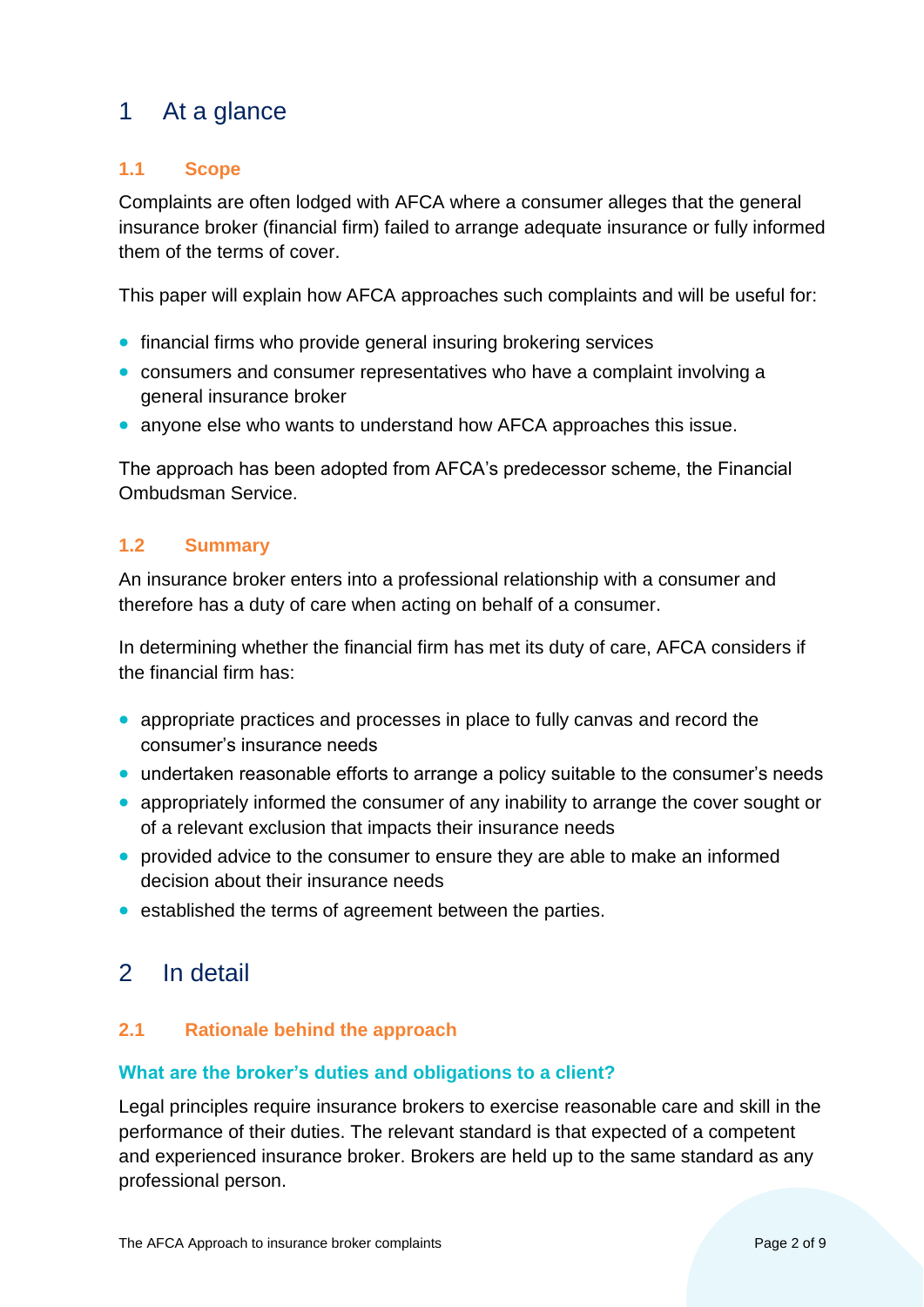It is generally accepted that when a broker arranges an insurance policy for a consumer, it must ensure the policy covers the risk necessary to the consumer's disclosed or ascertained needs.

The broker's duty is to undertake reasonable inquiries to ascertain the consumer's needs. In complaints lodged with AFCA, we will consider if the broker, having undertaken reasonable inquiries, would have ascertained that the matter in question was relevant to the consumer.

# **Is the policy adequate to meet the consumer's needs?**

The broker should ensure that the cover is sufficient to meet the complainant's needs. If an exclusion impacts consumers' disclosed or ascertained needs or the sum insured is less than required, the broker is required to properly inform the client of this.

This does not mean a broker must explain all exclusions.

AFCA accepts this approach to be reasonable and fair in all the circumstances because it would be impractical and unreasonable for brokers to go through all exclusions, conditions or limitations of a policy.

Certain exclusions are inherently obvious and/or almost always imposed on certain types of policies. For example, in home building policies, exclusion clauses for damage caused by wear and tear or gradual deterioration are essentially universal.

Therefore, the broker would not be required to draw attention to them unless the consumer specifically disclosed a need for this cover.

#### **Has the financial firm appropriately communicated the exception?**

In general, the financial firm must satisfy AFCA that reasonable efforts were undertaken to ascertain the consumer's needs and specifically inform the consumer of a relevant policy exclusion or exception. What is reasonable will depend on the facts and circumstances of each individual case.

Simply sending a policy containing the relevant exclusion/exception without drawing this to the attention of the complainant is unlikely to be sufficient.

In contrast, setting out the exclusion in the first page of a policy summary could be acceptable. However, this may be insufficient if the evidence shows that:

- the schedule was sent to the wrong address
- the financial firm ought to have known the consumer was unlikely to read anything sent in writing.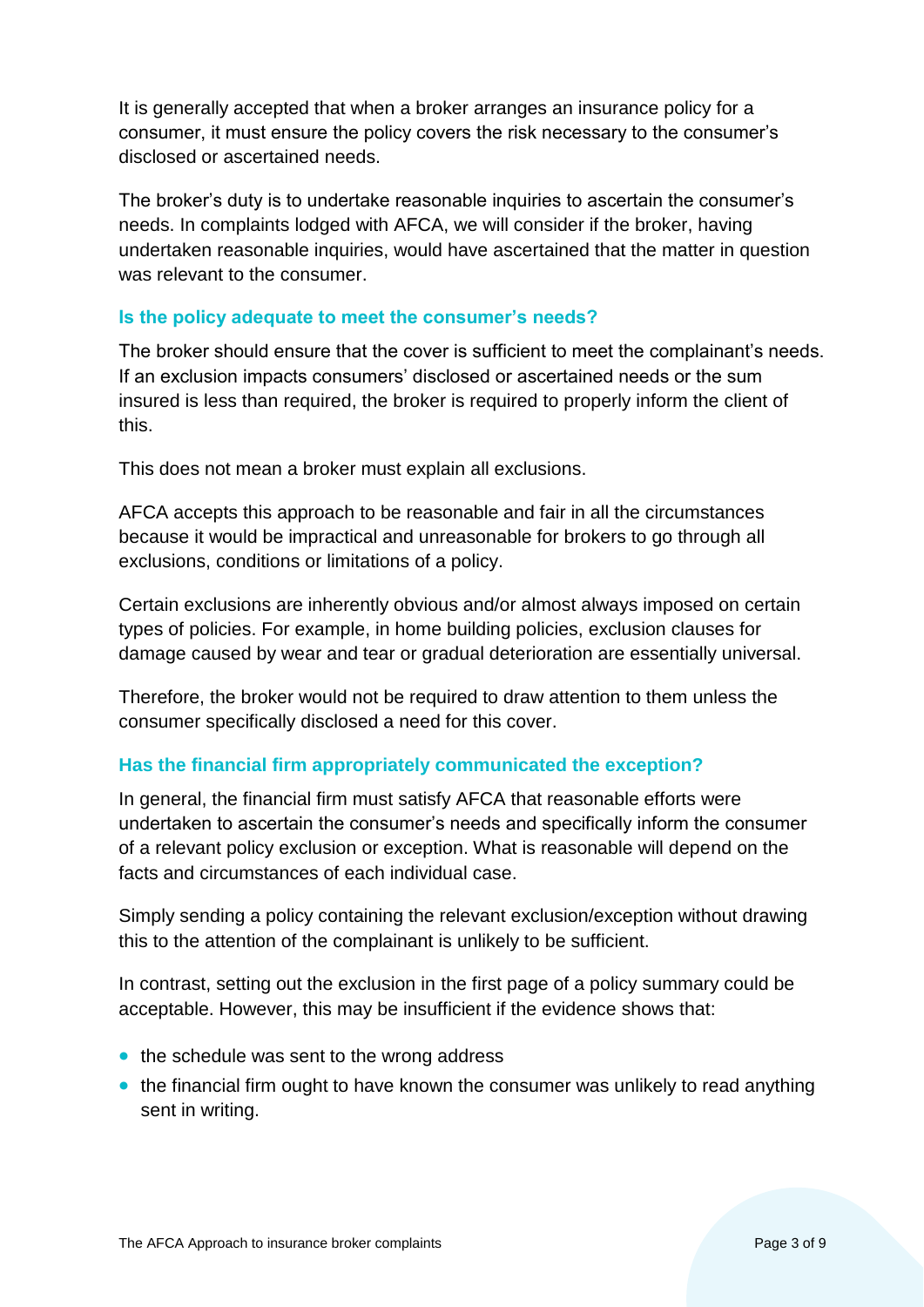If the broker informed the consumer verbally and in writing of the relevant exclusion, and had documentation to substantiate this (ie file notes, proof of dispatch of correspondence sent), that would be sufficient in most cases.

# <span id="page-3-0"></span>**2.2 Establishing a loss**

## **What does AFCA consider?**

If the financial firm failed to inform a consumer of a relevant policy exclusion, compensation will not always be awarded.

AFCA must still consider whether the financial firm's failure caused the consumer to suffer the loss being sought.

This loss is assessed as the amount necessary to restore the consumer to the position they would have been in if the failure had not occurred.

If the consumer is found to be no worse off than if the failure had not occurred, no compensation would be awarded.

#### **How does this work in practice?**

AFCA will identify the probable series of events that would have occurred if the financial firm's failure (or breach) had not occurred. Following this analysis, AFCA will compare whether this would have left the consumer in a more favourable position financially.

If this is the case, AFCA will award an appropriate remedy that will, as much as possible, restore the consumer to the position they should have been in.

This is illustrated in the following examples:

| <b>Example</b>                                                                                                                                                                                                        | <b>Outcome</b>                                                                                                                                                                                      |
|-----------------------------------------------------------------------------------------------------------------------------------------------------------------------------------------------------------------------|-----------------------------------------------------------------------------------------------------------------------------------------------------------------------------------------------------|
| The financial firm failed to clearly inform a<br>consumer that their policy did not cover flood in<br>circumstances when this was relevant to the<br>consumer's needs.<br>The evidence established the financial firm | Financial loss would be awarded.<br>Compensation would be based on what was<br>payable on the policy the consumer would have<br>purchased, after deducting any excesses and<br>additional premiums. |
| could have identified an insurer who provided<br>flood cover and the consumer would have<br>purchased this policy.                                                                                                    |                                                                                                                                                                                                     |
| The financial firm failed to inform the consumer<br>that the policy did not cover his business<br>property for burglary.                                                                                              | Price was a significant factor in the consumer's<br>insurance needs and he consistently instructed<br>the financial firm to arrange cover at minimal<br>cost.                                       |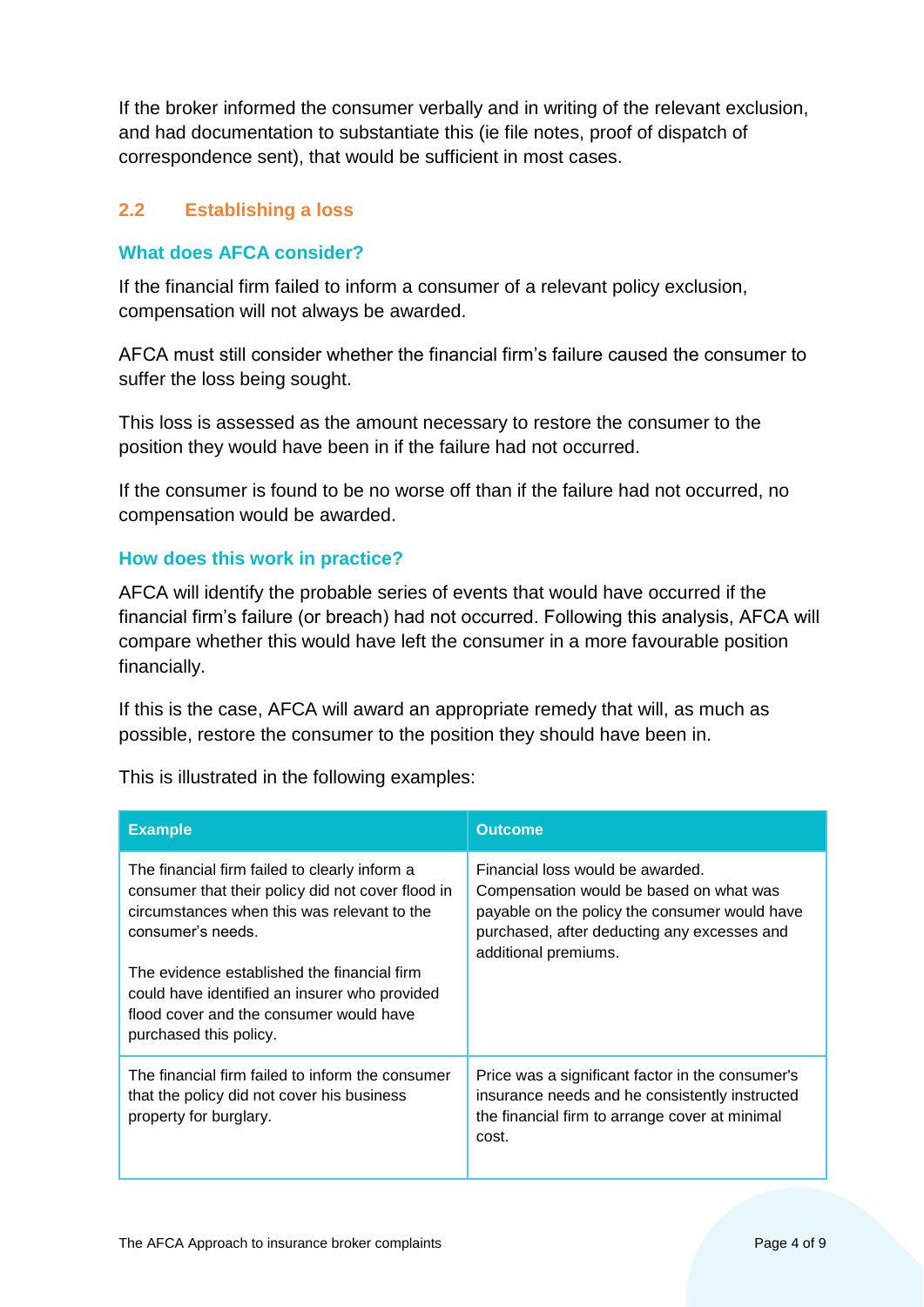| <b>Example</b>                                                                                                                               | <b>Outcome</b>                                                                                                                                                                                                                          |
|----------------------------------------------------------------------------------------------------------------------------------------------|-----------------------------------------------------------------------------------------------------------------------------------------------------------------------------------------------------------------------------------------|
| However, the evidence established that the<br>cost of arranging this cover was prohibitively<br>high due to numerous burglaries in the past. | Given this, AFCA would not be satisfied the<br>consumer would have paid the additional<br>premium necessary to arrange the burglary<br>cover.<br>Therefore, the consumer did not suffer any loss<br>due to the financial firm's breach. |

# **How does AFCA approach issues regarding whether cover was available for the relevant risk?**

This issue can often arise in this type of complaint. In such cases, AFCA will generally adopt the following approach:

| <b>Scenario</b>                                                                                                      | <b>Approach</b>                                                                                                                                                                                                                                                                                                                                                                                                                                                                                                                            |
|----------------------------------------------------------------------------------------------------------------------|--------------------------------------------------------------------------------------------------------------------------------------------------------------------------------------------------------------------------------------------------------------------------------------------------------------------------------------------------------------------------------------------------------------------------------------------------------------------------------------------------------------------------------------------|
| The cover is relatively uncontroversial<br>(e.g. specified limits in a contents policy).                             | AFCA will readily infer such cover was available.                                                                                                                                                                                                                                                                                                                                                                                                                                                                                          |
| The cover could have been conceivably<br>available in the insurance market (eg<br>flood cover for a small business). | • AFCA will accept such cover was available if:<br>• AFCA accepted the financial firm breached its duty<br>and<br>• The financial firm led no evidence to support the fact<br>such cover was not available.<br>• This is consistent with AFCA's requirement to offer a<br>fair and efficient process as:<br>• Such information is much more difficult for a<br>consumer to obtain, and<br>• The financial firm ought to submit such information<br>when a defence that the cover was not available is<br>argued or should have been argued |
| It is apparent such cover was not<br>available (e.g. wear and tear in a home<br>insurance policy).                   | AFCA will not accept such cover was available unless<br>evidence was led to the contrary.                                                                                                                                                                                                                                                                                                                                                                                                                                                  |

AFCA considers this approach and methodology is consistent with its obligation to deal with complaints in a cooperative, efficient and timely matter. It is also consistent with its paramount duty to decide complaints that are fair in all the circumstances after having regard to:

- legal principles
- applicable industry codes of practice (such as the Insurance Brokers Code of Practice)
- good industry practice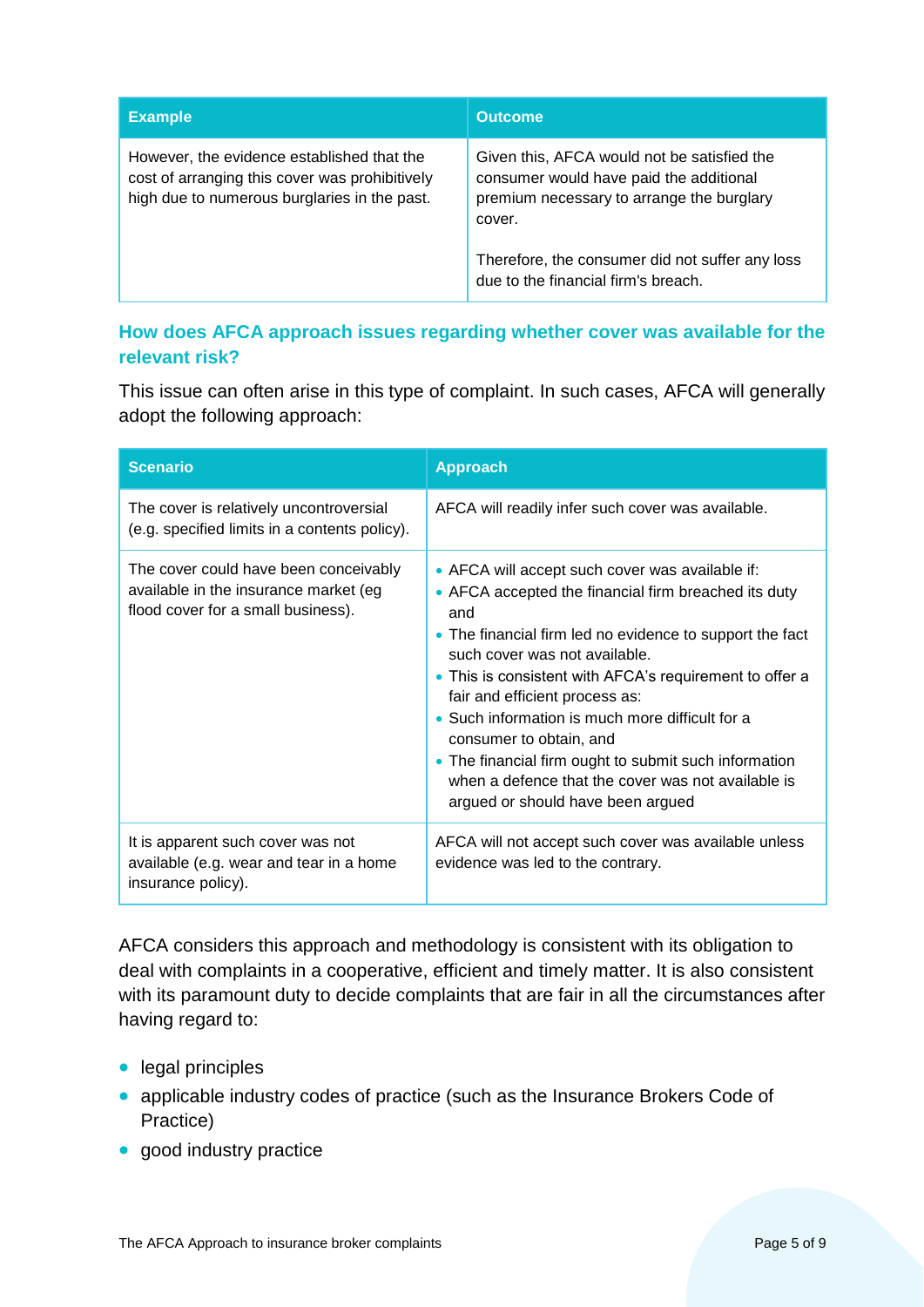• previous AFCA or predecessor scheme determinations (although it is not bound by those).

## **What information would AFCA generally need?**

It is important that a broker can provide clear details of instructions obtained from a consumer and any discussion held.

Brokers should ensure that clear and precise records are kept of their dealings so that this information can be supplied if requested.

When considering these types of complaints, AFCA would generally require the following information from the parties, particularly the financial firm:

- 1 Copy of the terms of engagement.
- 2 Copy of any and all financial services guides provided.
- 3 Copy of any fact find/needs analysis form.
- 4 Copy of correspondence between the consumer and financial firm.
- 5 Copy of file notes, telephone conversations, instructions, emails, etc.
- 6 Copy of any notes of discussions with relevant insurers as to available cover.
- 7 Copy of research as to availability of cover.
- 8 Copy of policy schedules/certificates of insurance, policy summaries, Product Disclosure Statement
- 9 Particulars of claim.

The test applies to complaints that do not fall within the definition of a superannuation complaint under AFCA's rules.

# <span id="page-5-0"></span>3 Context

# <span id="page-5-1"></span>**3.1 Case studies**

The case studies below are based on determinations by one of AFCA's predecessor schemes, the Financial Ombudsman Service. While previous determinations (by AFCA or by its predecessor schemes) are not binding precedents, where relevant they will inform AFCA's approach to an issue.

#### **Case 1: Flood cover for a medical practitioner**

The complainant was a medical practitioner providing business services through a company and was a long-standing client of the financial firm.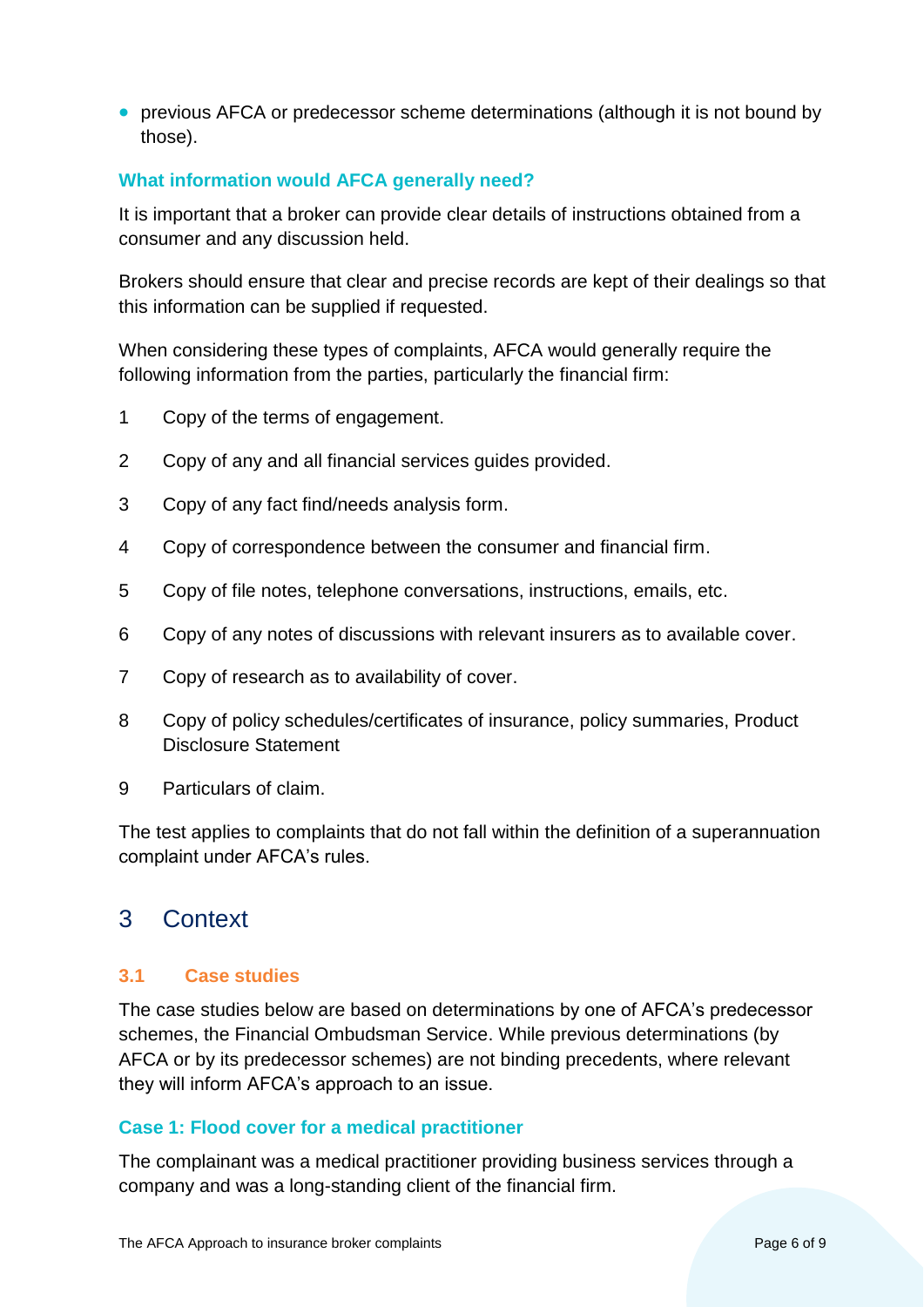In January 2008, the complainant's business was relocating to a new address. As a result, the complainant contacted the financial firm to ensure appropriate insurance cover was arranged. In addition, the complainant requested flood cover "if not too expensive".

The financial firm arranged insurance cover for the new address. Although it appeared the financial firm made some inquiries about flood cover with insurer X, this was not arranged.

During the renewal period of 2010-11, the complainant's business premises sustained damage as a result of water inundation. X denied the claim due to "flood". Neither party has disputed X's decision.

FOS found that because the financial firm was specifically instructed to arrange flood cover, the financial firm was obliged to give effect to those instructions and if it could not do so, to inform the complainant.

The fact that the financial firm supplied a copy of the policy was insufficient because the flood exclusion was a relevant policy exception and the method of communication was not appropriate in the circumstances.

Further, FOS was satisfied flood cover could have been arranged for a reasonable price if the financial firm had undertaken reasonable inquiries. Therefore, the financial firm was liable for the complainant's losses, subject to any deductions for additional premiums and excesses that would have been applicable in the alternative policy.

# **Case 2: Agreed value v market value**

A complainant insured a pleasure craft with the help of a broker (the financial firm). The policy was effective from 5 January 2005. The complainant alleged that they instructed the financial firm to arrange an agreed value policy of \$170,000 which they sought to be amended to \$200,000 in December 2006.

The financial firm disputed it received these instructions.

The policy that was arranged insured the vessel for market value. This policy was continually renewed up to 2009-10. Following the 2009-10 renewal, the vessel was involved in an accident. It was assessed as a total loss.

The insurer settled the claim for \$140,000 based on the vessel's pre-accident value. The complainant accepted this offer and then pursued a complaint against the financial firm for \$60,000. The complaint was based on the financial firm's failure to arrange an agreed value policy of \$200,000.

Based on the available information, it was accepted that:

• the complainant's insurer and another insurer had a fairly substantial share of the pleasure craft insurance market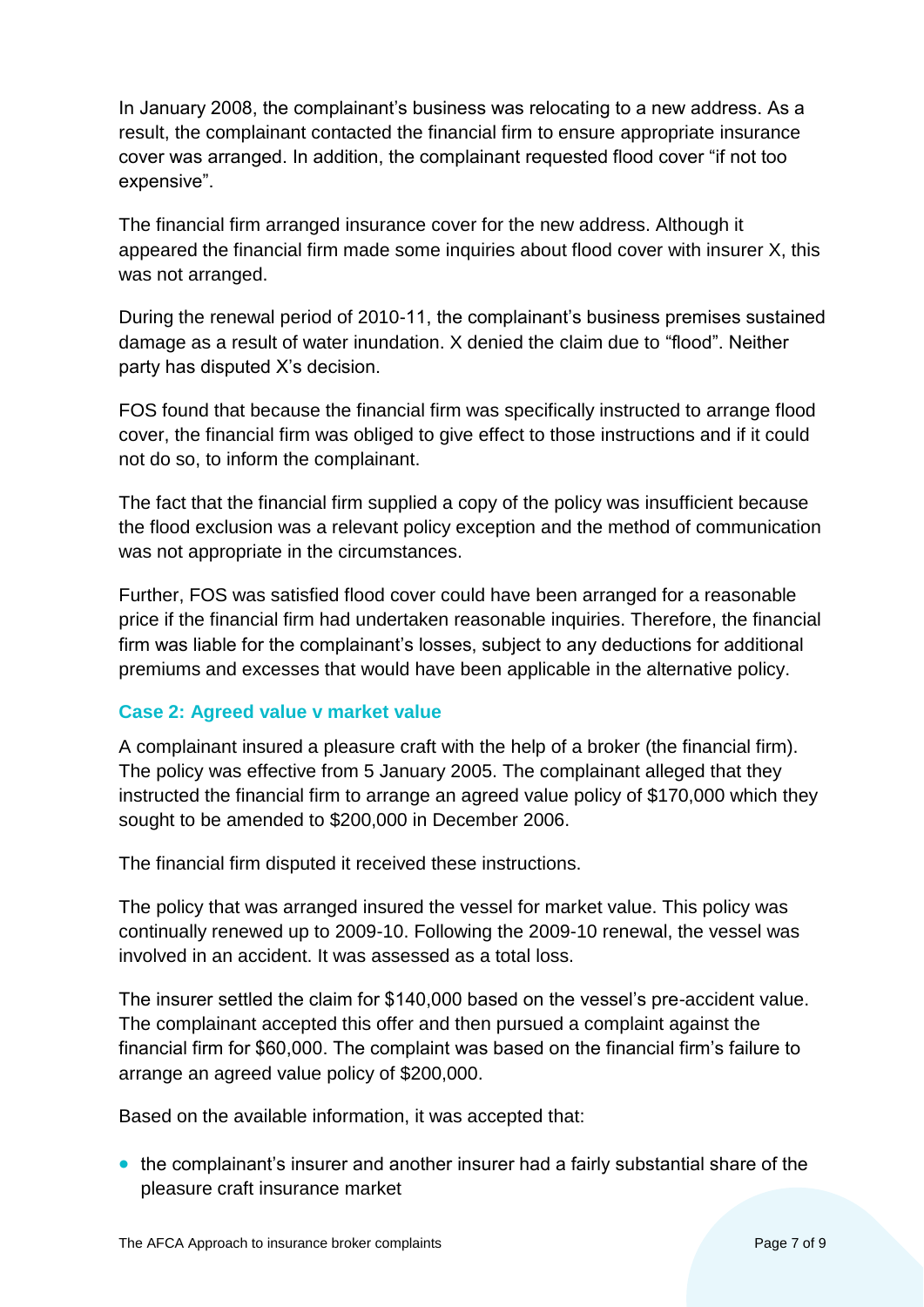• both insurers would have insured the vessel for an agreed value only if a written valuation was provided in support.

After reviewing all the material, FOS found that even if the financial firm failed to notify the complainant that the policy did not insure the vessel for an agreed value, the complainant did not suffer loss as a result.

This was because the complainant could not satisfy FOS that they would have been in a position to arrange an agreed value policy of \$200,000 at the relevant time given that:

- the market value of the vessel at the time was only \$140,000
- there was no evidence that the complainant would have been able to source a valuation for \$200,000 at the 2007 renewal, or that this agreed value would have been maintained at the relevant renewal. In particular, given the market value of the vessel, it was improbable that a written valuation of \$200,000 could have been sourced
- without a written valuation, the insurers the complainant would have used would have been prepared to offer only a market value policy, which is the policy available at the time.

# <span id="page-7-0"></span>**3.2 References**

#### **Definitions**

| Term           | <b>Definition</b>                                                  |
|----------------|--------------------------------------------------------------------|
| Consumer       | individual or small business that has lodged a complaint with AFCA |
| Financial firm | An organisation or individual who is a member of AFCA              |
| <b>AFCA</b>    | Australian Financial Complaints Authority                          |

# **Definitions**

| <b>Document</b>                         | Link                                                                                                                                                                                    |
|-----------------------------------------|-----------------------------------------------------------------------------------------------------------------------------------------------------------------------------------------|
| <b>Rules</b>                            | www.afca.org.au/rules                                                                                                                                                                   |
| Austlii                                 | Austlii is a free resource that contains a full extract of most of the judgments<br>issued in Australia over the past 20 years:<br>www.austlii.edu.au                                   |
| <b>ASIC Regulatory</b><br><b>Guides</b> | These give practical guidance on various topics governed by ASIC and how<br>ASIC exercises specific powers and interprets the law.<br>They are available here:<br>http://bit.ly/28ZRevD |